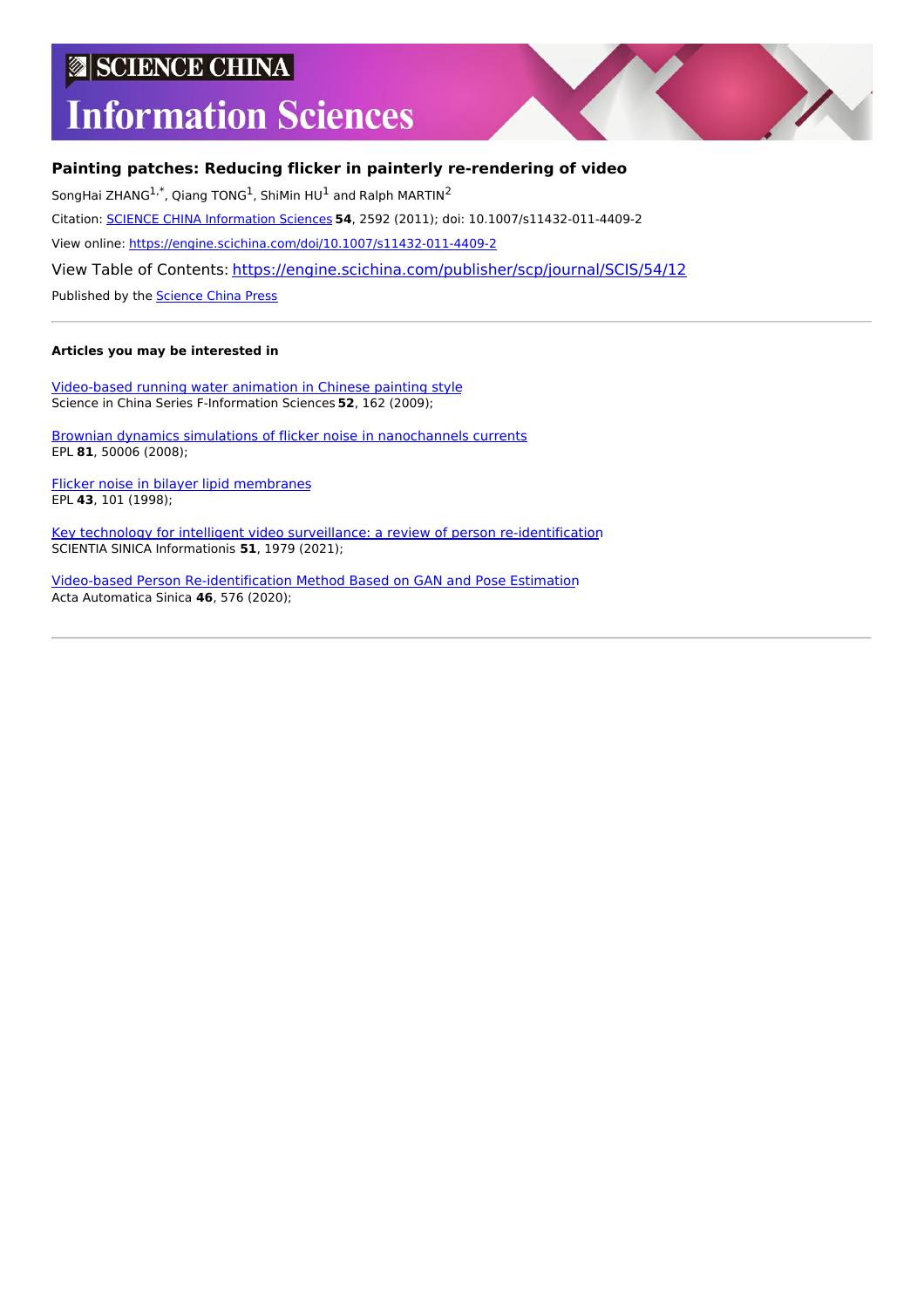**. RESEARCH PAPERS .**

December 2011 Vol. 54 No. 12: 2592–2601 doi: 10.1007/s11432-011-4409-2

## **Painting patches: Reducing flicker in painterly re-rendering of video**

ZHANG SongHai<sup>1∗</sup>, TONG Qiang<sup>1</sup>, HU ShiMin<sup>1</sup> & MARTIN Ralph<sup>2</sup>

 $1$ Department of Computer Science and Technology, Tsinghua University, Beijing 100084, China:  $2$ School of Computer Science and Informatics, Cardiff University, Cardiff, Wales CF24 3AA, UK

Received July 12, 2010; accepted January 5, 2011; published online October 17, 2011

**Abstract** This paper presents a novel method for re-rendering video in a stroke-based painterly style. Previous methods typically place and adjust strokes on a frame by frame basis, guided by an analysis of motion vectors. Our method constructs painting patches which last for multiple frames, and paints them just once, compositing them after placing and clipping each one in each output frame. Painting patches are constructed by clustering pixels with similar motions, representing moving objects. This is done using a multi-frame window, to take account of objects which are present in consecutive frames, and which may occur a few frames apart with occlusion. The appearance of a given cluster across a sequence of frames is warped to a common reference to produce the painting patch; a global optimization of the warp is used to minimize distortion in the painting strokes. This approach outperforms prior algorithms in problem areas of the image, where flickering typically occurs, while producing comparable results elsewhere. In particular, stable strokes are produced at occlusion boundaries where objects emerge, and at image borders exposed by camera panning. A further advantage is consistent rendering of regions before and after brief occlusion, enhancing temporal stability of the output of discontiguous frames.

**Keywords** non-photorealistic rendering, painterly rendering, stroke placement, region clustering, video rendering, flicker

**Citation** Zhang S H, Tong Q, Hu S M, et al. Painting patches: Reducing flicker in painterly re-rendering of video. Sci China Inf Sci, 2011, 54: 2592–2601, doi: 10.1007/s11432-011-4409-2

#### **1 Introduction**

Computer-based artistic re-rendering software is of interest for the production of paintings or animations from captured images or videos. Such tools can free artists from tiresome work, and have the potential to make such output readily available for a wide range of application areas such as advertising and marketing, special effects for film and TV, and home entertainment.

Computer generated artistic re-rendering of paintings has typically tried to emulate the huge range of existing artworks; in particular with respect to the placement, shapes and styles of brush strokes. The author of [1] gave a survey on a typical framework for re-rendering images based on modeling physical painting processes. While such emulation is appropriate for images, it is harder to do for video. Due to

<sup>∗</sup>Corresponding author (email: zhangsh@gmail.com)

C Science China Press and Springer-Verlag Berlin Heidelberg 2011 **info.scichina.com www.springerlink.com** www.springerlink.com www.springerlink.com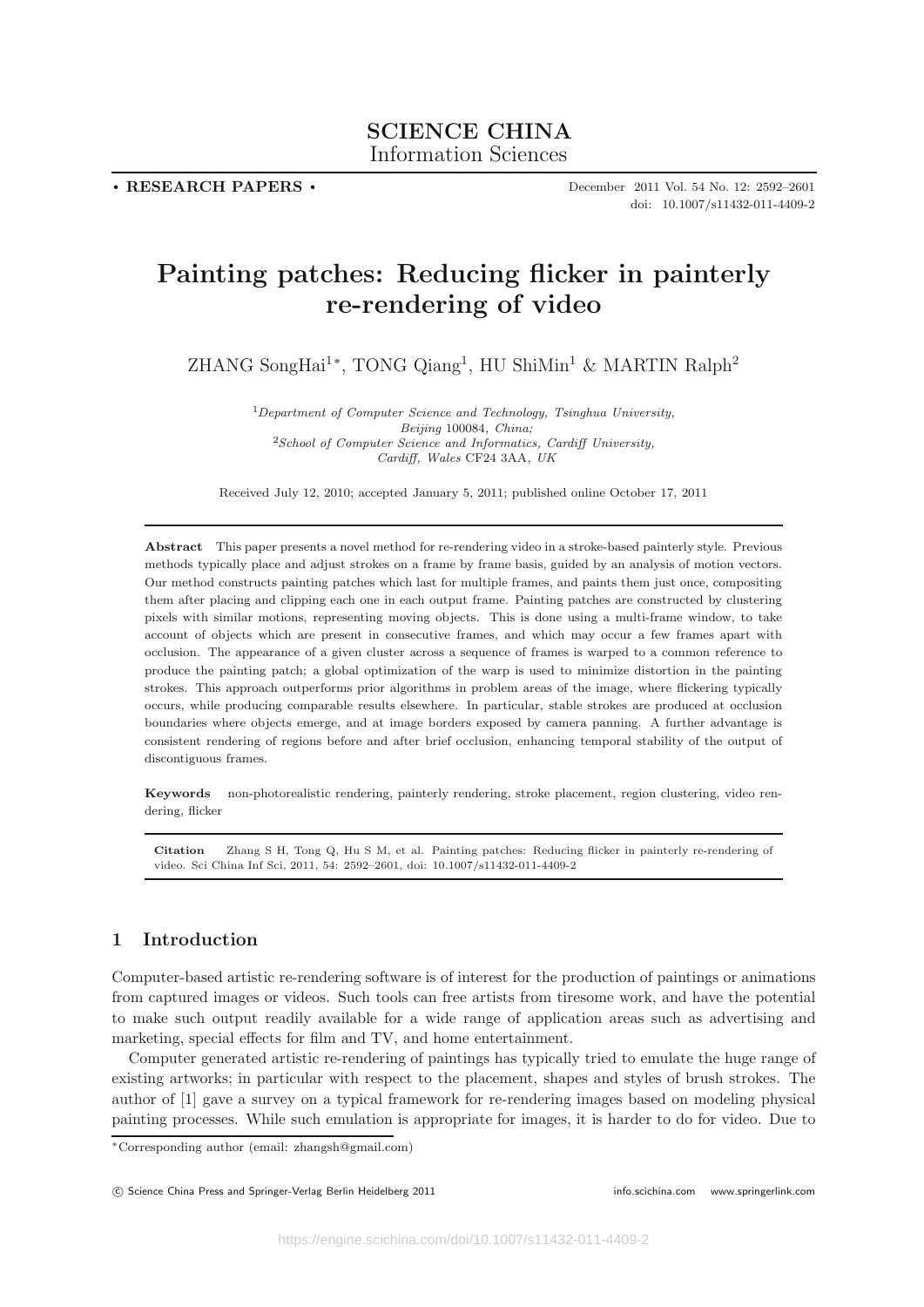the huge amount of work needed to produce them, relatively few animations can be found for use as a basis for guiding computer re-rendering of video in a painterly style. Nevertheless, they do exist: "The old man and the sea" is an excellent example of high aesthetic quality, painted on glass, by Alexander Petrov. Studying such examples leads us to conclude that high-quality output depends on *highly coherent brush stroke placement* for each object as it moves about the scene.

Existing methods for painterly re-rendering of video [2–5] are, however, all based on a scheme of placing and adjusting strokes *frame by frame*, guided by motion vectors. Such schemes are straightforward, but are unable to produce coherent brush strokes where motion vectors are ill-defined, most typically where there is occlusion of moving objects. Problems arise as strokes gradually appear in such areas as (i) the frame boundaries, or (ii) where one object emerges from behind another. Furthermore, where an object is occluded briefly for a few frames, motion vectors are not available, and as a result, such objects are not rendered consistently before and after its occlusion. Such problems are independent of the particular stroke placement method used, and significantly decrease the aesthetic quality of the output.

To overcome these problems, we have devised a technique to ensure highly coherent brush placement for moving objects. Using video object segmentation, we construct *painting patches* which last for multiple video frames; each patch corresponds to a set of pixels with a similar motion trajectory within frames. A patch thus represents a moving image which may last for as little as one frame, or at the opposite extreme, for the whole video. To construct the painting patches, we cluster pixels with similar motions, using a window of frames about the current frame: this enables us to follow moving objects which are briefly occluded for a few frames. A random walk model is used to segment each image taking into account the clustering between multiple adjacent frames. The pixels belonging to a given cluster in each frame do not necessarily represent a simple homography, but may contain local deformation from frame to frame, indicated by the optical flow. They must thus be warped and merged into a common coordinate system to produce the painting patch. We paint each patch just once, and then composite the patches after transforming them into each output frame, trimming them as needed. However, as Hertzmann [3] notes, if brush strokes are distorted, this can make the result look unnatural, and unlike a painting. Our warping algorithm is thus designed to minimize distortion of the brush strokes when regions are mapped to the common coordinate system: it minimizes the summed distortion of the regions of the image corresponding to the patch over all frames.

Overall, this approach overcomes the abovementioned shortcomings of previous methods. We achieve much greater stability of strokes between frames, producing animations with less flicker and greater coherence, and which have a natural, painted appearance.

#### **2 Related work**

Various papers have been devoted to painterly rendering of images [2,6–9]. The framework of multi-scale stroke based rendering [7] is based on real painting processes, and produces results of high aesthetic quality. Alternative schemes of stroke placement based on this framework differ mainly in terms of stroke starting point selection, the texture or lighting of the stroke, and choice of stroke direction. For example, if stroke direction is based on image gradients, it can produce a van Gogh-like style painting.

Techniques have also been developed to make the paintings move, and to produce animated rendering from video. Optical flow is typically used to determine movement of the strokes' control points between frames, both to make the strokes appear to be attached to the moving objects, and to align the strokes with the direction of movement. Litwinowicz [2] uses Delaunay triangulation of stroke control points to determine when adding new strokes (if existing ones are too far apart), and deleting strokes (if they are too close). Hertzmann [3] uses optical flow to warp one frame to the next, to move control points of strokes into successive frames; overpainting adds strokes where significant differences exist between frames. Hays [4] make strokes gradually reduce in opacity in successive frames to avoid flickering. The above methods assume that the computed optical flow is perfect, but existing methods all compute optical flow using some optimization technique. Motions of pixels are smoothed and the results contain errors [10]. Directly using unreliable optical flows to move control points leads to flickering, and furthermore,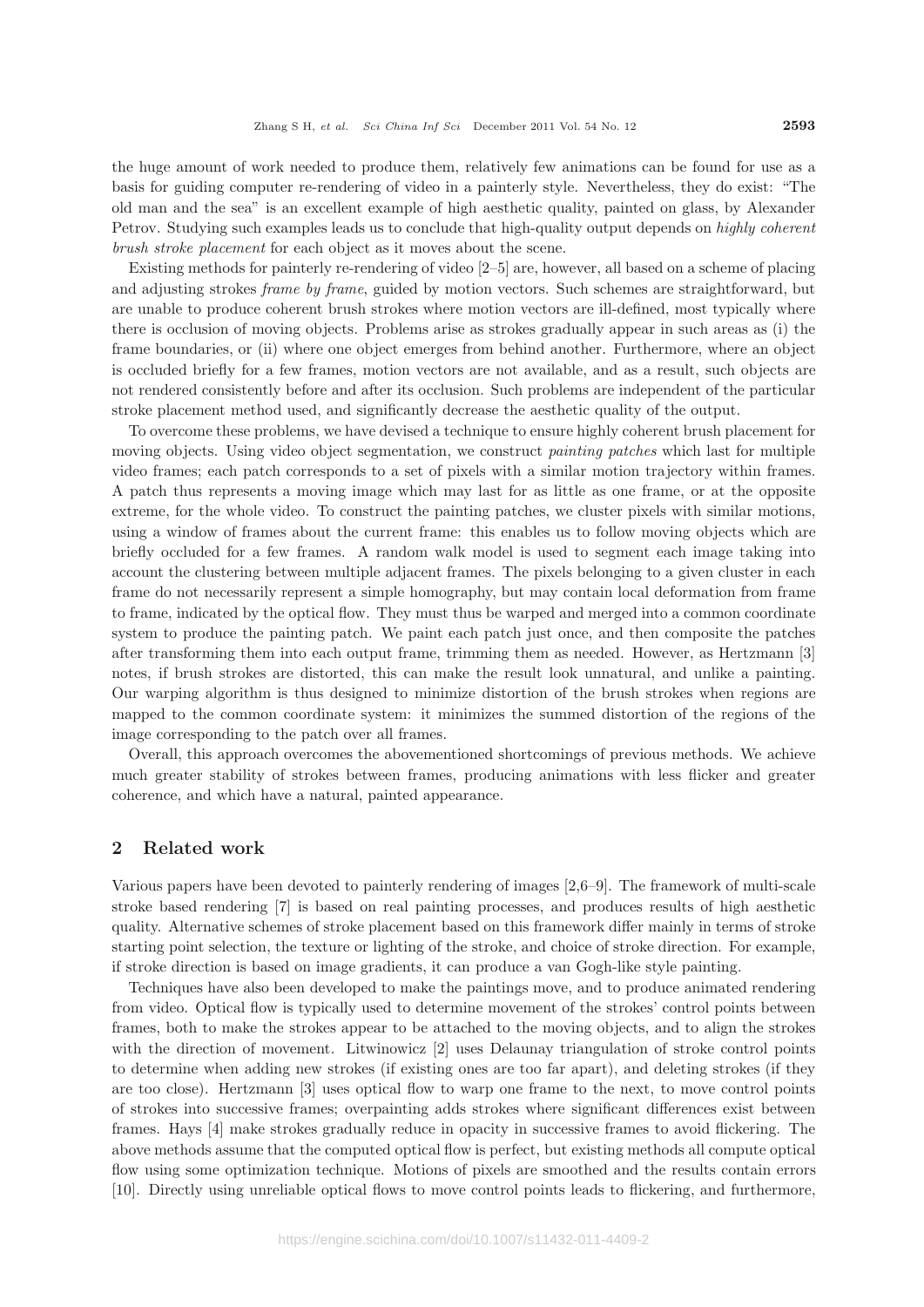errors are typically accumulated as time goes on. Bousseau [11] also uses optical flow in a watercolor generation pipeline, but relies on bi-directional temporal optical flow interpolation to reduce optical flow errors. However, strokes are still produced and adjusted frame by frame. Processing the video frame by frame, without global video analysis, typically leads to inconsistencies at image and object borders. Furthermore, the same object may disappear and reappear in the video a short time later, and thus may not exist at all successive pairs of frames during its lifetime. Our proposed method takes into account difficulties in optical flow computation, and evaluates the reliability of the motion estimate for each pixel. We use this data to form stable motion clusters of the objects in the video. These are then used to construct painting patches. This approach allows us maintain stroke coherence at edges of objects and the boundaries of each frame, as well as for objects which are present in discontiguous sequences of frames. Ref. [9] also introduces a video painting method. They mainly focus on style parameters and stroke orientation field design, and propagation between frames. However, as they note, sudden visibility changes between neighboring strokes is inevitable and leads to flickering, whereas we are careful to achieve coherence and stability between frames. Ref. [12] proposed a video re-rendering method by analyzing the motion structure of the running water in the video, synthesized coherent animations with Chinese painting style.

Other techniques for non-photorealistic rendering or video editing are based on pixel clustering in video. Stroke surfaces [13] and video tooning [14] use *color* information for video object segmentation, with the goal of producing cartoon-like animation with flat shading of each region, rather than stroke placement. In comparison, we use pixel *motion* for clustering. Unwrap mosaics [15] recovers a texture map for each object and the background from video. However, the video must first be segmented into independently moving objects, which is a difficult problem. Certain methods for motion segmentation or motion layer extraction in video are based on estimating dense optical flow [16–18]. The optical flow field is assumed to be piecewise smooth with discontinuities at object boundaries. As optical flow is inherently unreliable, especially for large disparity motions, other methods are based on tracking and region merging [19,20]. Our method also finds correspondences based on motion, but we aim to find as much as of each correspondence as possible, both between contiguous frames, and unlike these earlier methods, between discontiguous frames. These prior methods cannot easily be extended to handle discontiguous frames. Furthermore, for robustness, we leave pixels with complex motions, or which cannot be tracked, as unlabeled, rather than force them to belong to some region, adversely affecting its stability.

#### **3 Overview**

We aim to produce stable painterly animation from video. The novelty of our approach lies in how we achieve stability of painting in the output. We do this by identifying painting patches which exist across multiple frames, and rendering them just once. This improves stability of strokes with respect to previous methods in three cases:

- at image borders, when strokes gradually enter a sequence of frames;
- at object borders, when objects are gradually exposed;
- when objects are briefly occluded during a few frames.

Our pipeline is shown in Figure 1; our novel ideas are contained in the green boxes. Optical flow is computed for each pixel, with a reliability estimate. A random walk model [21] is used for video object segmentation. To achieve interframe consistency, allowing for regions which may disappear and reappear a few frames later, segmentation is performed using a multi-frame video window. A region's appearance in each frame is warped into a common frame of reference to give a moving painting patch, which is used as a basis for stroke based rendering. Warping is done in a way to minimize distortion. The rendered patches are then warped back to appropriate output frames, trimmed where necessary, and composited with other rendered patches in that frame.

#### **4 Motion clustering**

We wish to achieve stable rendering of objects between frames. This is difficult or impossible to do if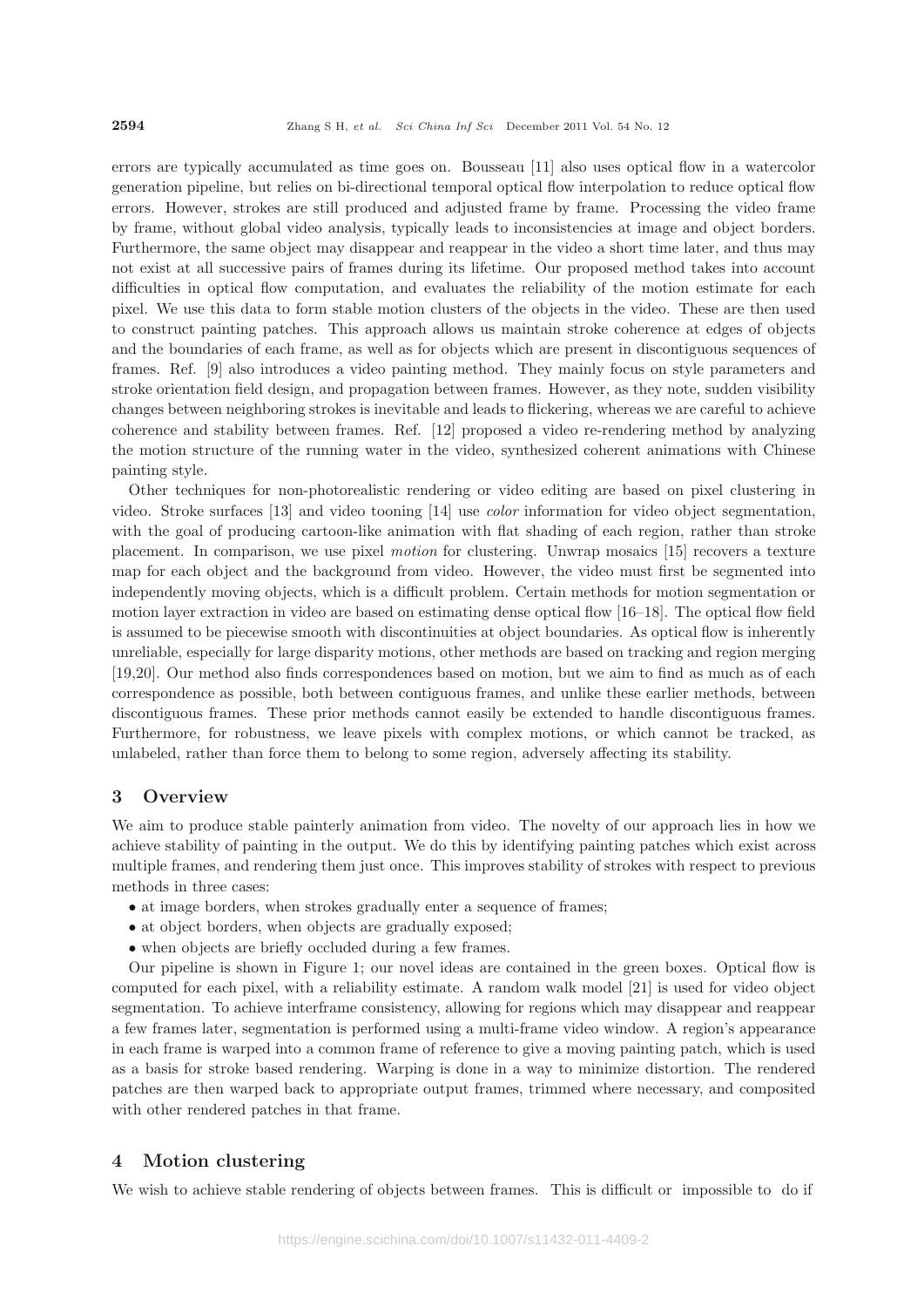

**Figure 1** Pipeline: novel contributions of this paper are in the embossed boxes.



**Figure 2** The random walk model for region clustering. (a) Intraframe edges; (b) interframe edges.



**Figure 3** Region clustering. Note segmentation coherence at the tongue across discontiguous frames.

rendering strokes are determined simply by the motion information linking pairs of successive frames. Instead, we segment the video using motion information, and cluster pixels on the basis of similarity of motion during a sequence of frames centered at the current frame. Each cluster is then used to give a painting patch (see section 5).

To reduce the complexity of video clustering, we first segment the background into one or more background patches, as well as foreground objects using Video SnapCut [22]. Clustering is used to detect regions which persist between adjacent frames, or persist across multiple frames but are briefly occluded.

During clustering, we wish to find as many maximal clusters exhibiting coherent motion as possible. A random walk motion clustering algorithm is used to segment the foreground information frame by frame based on propagating information forward using a small window of frames up to the current frame (see Figure 2). The length of the window needed depends on the speed of motion of objects in the video—for faster moving objects a smaller window should be used, to avoid using stale information. A longer window may be used for slower objects, but will be more computationally expensive. In practice a window of 5 frames typically works well.

For each frame, we first compute the optical flow between the current frame and every other frame in the window using Zach's method [23] for propagating segmentation information. The reliability of the motion for each pixel is estimated based on the color difference between pixels linked by optical flow. Let the optical flow from pixel x in frame i to the corresponding pixel y in frame j be  $v_{ij}(x)$ . The reliability factor  $R_{xy}$  is then given by

$$
R_{xy} = e^{-||c_x - c_y||}
$$
,  $y = x + v_{ij}(x)$ ,

where  $c_x$  and  $c_y$  are the RGB colors of pixels x and y respectively.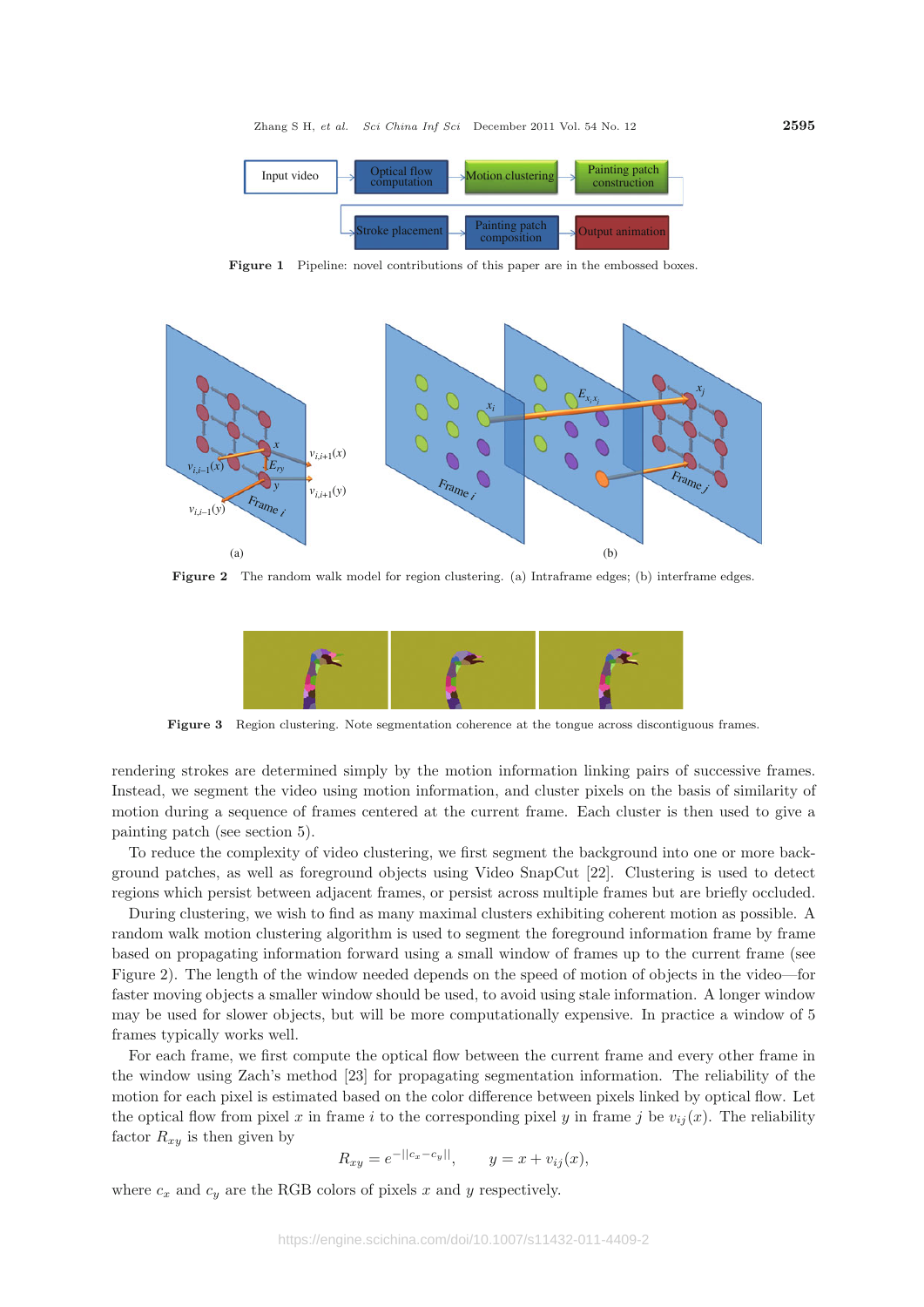The random walk graph is created as follows. We set all pixels of the current frame as graph nodes. We join these to pixels in previous frames in the window linked by optical flow, and set these nodes as seed pixels if the optical flow is reliable enough. Each pixel is connected by an edge to its 4-connection neighbours within the current frame (intraframe edges), and to pixels in other frames corresponding to positions predicted by optical flow (interframe edges). The weight of *Intraframe edge* E*xy* represents the motion similarity of the two pixels  $x$  and  $y$  (see Figure 2), defined by

$$
w_{x,y} = e^{-(D(v_{i,i+1}(x), v_{i,i+1}(y)) + D(v_{i,i-1}(x) - v_{i,i-1}(y)))/2},
$$

where  $D(v_1, v_2) = ||v_1 - v_2||^2$ , and x and y are adjacent pixels within frame i connected by the edge. We consider both forward optical flow  $v_{i,i+1}(x)$  to the next frame, and backward optical flow  $v_{i,i-1}(x)$  to the previous frame. *Interframe edges* are used to join pixels in *different* frames which are in correspondence according to the optical flow. This weight is defined as

$$
w_{x_i, x_j} = \lambda R_{x_i x_j},
$$

where  $\lambda$  adjusts the relative importance of interframe and intraframe relationships, and is between 0 and 1. The main contribution of interframe edges is to transport the labels between frames, and very few pixels change their labels if the value of  $\lambda$  is altered. In practice we choose  $\lambda = 1$  by default.

We perform the random walk segmentation by using Grady's method [21]. For the first frame, we find good corner points as initial seed pixels instead. Because of the presence of links between non-adjacent frames in the random walk model, the correspondences between discontigous frames (within the frame window) can be detected.

Eventually, after some frames, the resulting segmentation may no longer accurately represent the same information as in the initial frame (referred to *as keyframe* 0). User guidance is used to correct the segmentation in this subsequent frame (*keyframe* 1). A second pass is now used to update the segmentation for frames between these two keyframes, using a variant of the previous algorithm. Suppose we wish to determine the final segmentation for frame  $F_i$ . A blending coefficient  $\alpha$  is determined as the fractional of the distance in frames of F*<sup>i</sup>* between keyframes 0 and 1. Optical flow is used to propagate the segmentation of frame  $F_{i-1}$  forward to  $F_i$ , and backwards from frame  $F_{i+1}$  to  $F_i$ . Pixels in frame F*<sup>i</sup>* which are given the same label by both forward and backwards propagation are used as seeds for the final segmentation. Other pixels are joined with edge weights now modified to be  $\alpha w_{x_i,x_j}$  if in correspondence by optical flow with the next frame, or  $(1 - \alpha)w_{x_i,x_j}$  if in correspondence by optical flow with the previous frame. The pixels of frame  $F_i$  resegmented using a random walk. This provides a corrected segmentation for each frame between keyframes 0 and 1. Meanwhile, forward segmentation is reinitialised from keyframe 1, until it too becomes unreliable, where upon user assistance is called upon to segment another keyframe, *keyframe* 2. The video segments between keyframes 1 and 2 are then refined, and so on. This scheme has the advantage that user assistance is only provided as necessary, rather than e.g. at fixed frame intervals.

The properties of random walk segmentation ensure that each cluster detected corresponds to a spatially contiguous region with coherent optical flow, and the motions of these clusters represent the motion of patches of the original video. Figure 3 gives examples of the segmentation produced, which shows an example of correspondence across discontiguous frames: note the tongue of the goose which is present in the first and last frame (which are 5 frames apart), but not in the intermediate frame. This ensures stability of rendering in that area in the final output video.

#### **5 Painting patches for stroke placement**

The above method produces clusters of pixels with similar motions, which last for at least two frames, and correspond to moving objects. To produce a coherent and stable animation, these pixels should be rendered by the same strokes in each frame. To do so, we first register and warp the pixels in each frame belonging to the cluster into a single panoramic image [24] (see Figure 4).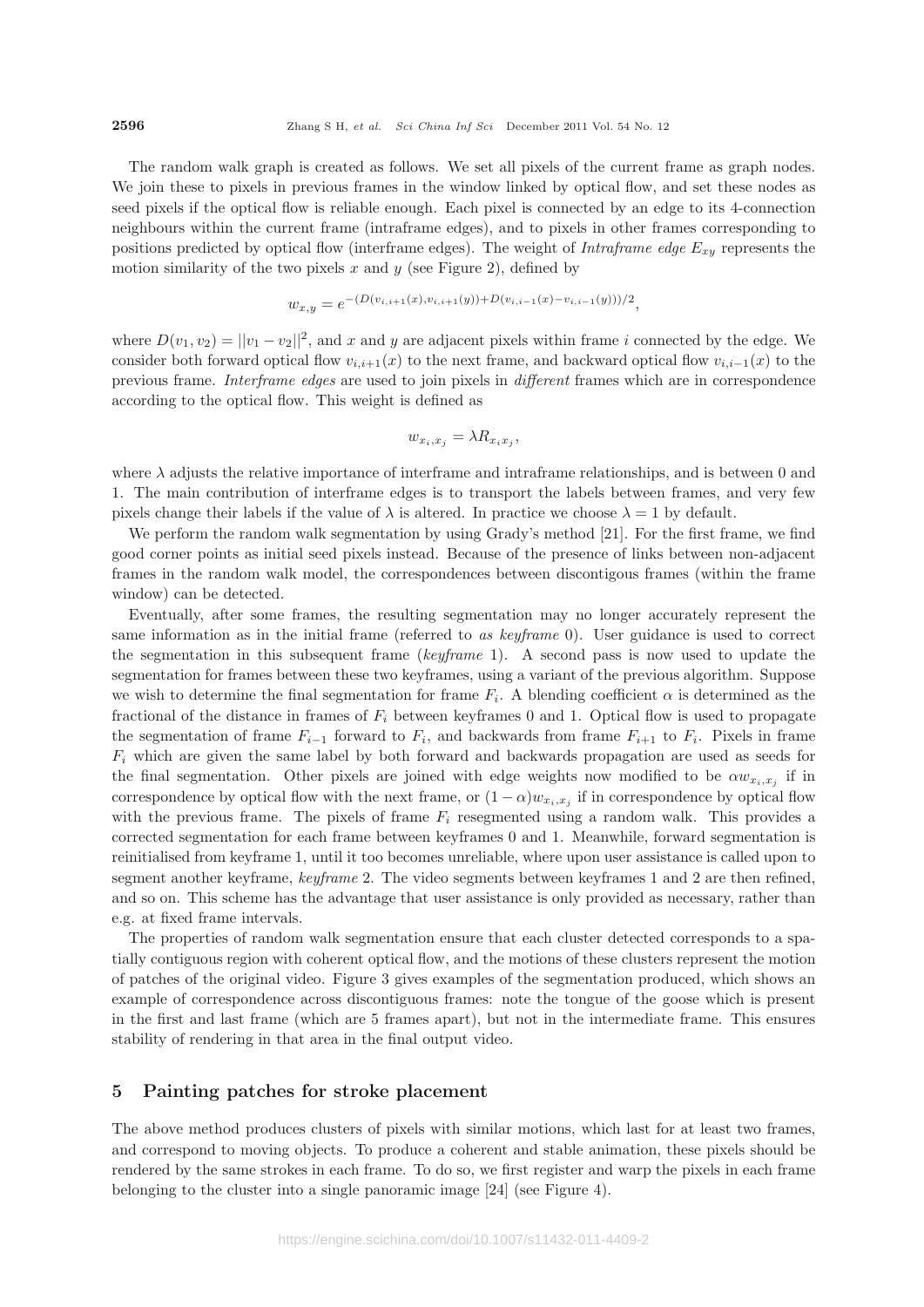

**Figure 4** Painting patch construction. Top left: cluster in each frame. Top right: distortion error map before/after warping. Bottom left: Panoramic image without warping: note stretching of right wing. Bottom right: Panoramic image with warping.

As Hertzmann [3] notes, using simple image warping for NPR of video can lead to output which looks rather unnatural: distortion of brush strokes looks unnatural and does not have the desired painted appearance. Thus, we have devised a warping method which minimizes distortion when constructing the panoramic image, so that painting strokes are deformed as little as possible from frame to frame.

Image warping is a classical problem in computer graphics [25]. A standard approach is to estimate parameters for particular mapping functions such as affine transformations or projections. Here, pixels must be warped according to their optical flow, which in general may not admit a simple model. For example, if we were to approximate each region's motion by a simple model, the result could include gaps at the boundaries where clusters with different models meet. Instead, we use optical flow to warp each patch at the pixel level. This avoids the need to perform a further post-processing step for ghost reduction [26].

The warping method works as follows. To start, we find the *master* frame in which the region has maximal area, and initially leave the pixels in their original positions. This is used to define the global coordinate system for the warping process. We then iteratively work both backwards and forwards from that frame, adding the region as it exists in each successive (forward and backwards) frame. At each iterative step, first we use optical flow to find correspondences between the region's pixels in the current frame, and in the previously processed one. Some pixels have correspondences, but as the shape of the region changes, others do not. A warp is calculated to map the pixels with correspondences in this frame to the predecessor frame. This mapping is used to generate a homography, which is used to map the remaining pixels without correspondences to the predecessor frame; in this case their optical flows are ignored. Floating point coordinates are used to avoid error accumulation. We then optimize the warp between the current frame and its predecessor to minimize distortion, this frame is warped to the master frame by concatenating it with the warp for its predecessor. Finally, after all iterative steps have been performed a final global warp optimization is performed over all frames containing the region.

Warp optimization is performed by minimizing a total distortion energy  $E$  for each region defined in terms of springs connecting its pixels within a given frame and between frames (after mapping to global coordinates); a similar approach is used both for the inter-frame optimization, and the global optimization finally performed.

$$
E = E_t + E_I = \sum_{f \in F, p \in R_f} E_{f, p} + \sum_{f \in F} \sum_{N_{xy} \ in f} E_{xy},
$$

where F is the set of the frames,  $R_f$  is the region of the frame F, and  $N_{xy}$  denotes the pixels x and y are neighbours within frame F.

Linking pixels *between* frames is done by using optical flow. We construct a spring of zero length linking each pixel to its global position on the base frame. If such a spring is stretched to length  $L$ , its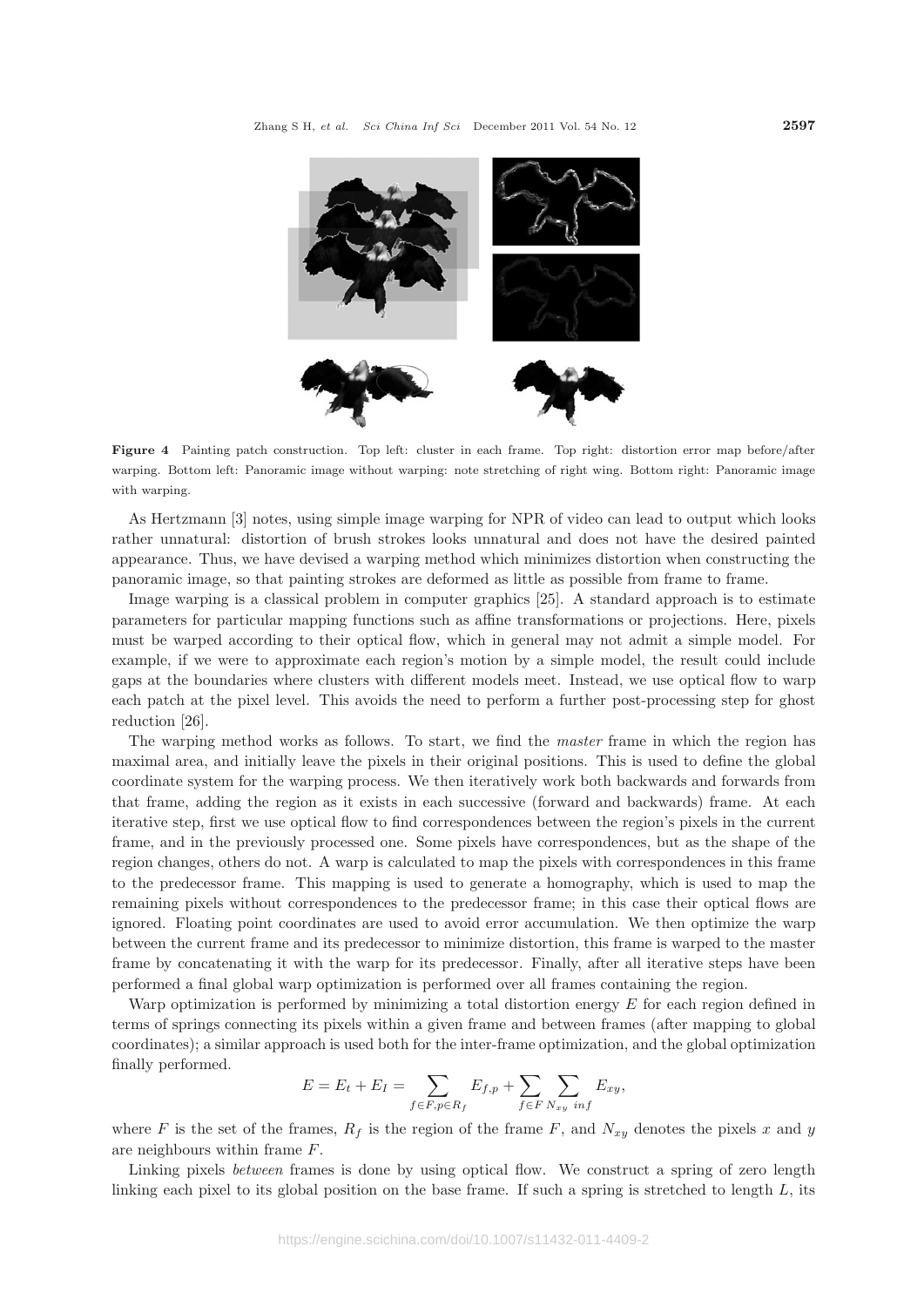energy becomes

$$
E_{f,p}=kL^2,
$$

where  $k$  is the coefficient of elasticity. Each pixel within a single frame is linked to its 8-connected neighbors. Springs of length  $L_0 = 1$  join each pixel to its 4-connected neighbours, and springs of length  $L_0 = \text{sqrt}(2)$  connect it to its other 8-connected neighbours, to retain a square grid. If the length of the spring changes to  $L$ , its energy becomes

$$
E_{xy} = (L - L_0)^2.
$$

The total energy E is given by  $E = E_t + E_{xy}$ . We wish to strongly attach the pixels to their global positions on the base patch if the optical flow is stable. Thus, we set  $k = 10$  to give this term much greater importance.

Minimizing E can be solved via a linear system with high complexity due to the construction and solving of huge equations. Instead we iteratively find a solution. First, we build a grid on the base patch in global coordinates, in a bounding box surrounding the regions from all frames. Supposing all springs to be static, we compute the spring force at each pixel and use bilinear interpolation to find the force at each corner C of the grid from forces on pixels whose centers are adjacent to this corner. We now move all grid corners simultaneously by a distance equal to one-quarter of the force at each corner, and then update all pixel positions by bilinear interpolation of the corner coordinates. We iterate these two steps until the overall force on the grid no longer decreases (typically less than ten iterations are needed). This gives us the final, distortion minimizing global coordinates for each pixel in each of its frames. Figure 4 shows an example of painting patch construction. At the top left, we see three frame of an extracted eagle. Most errors occur at the borders of the eagle (see the error map at the top right). If this is not corrected during registration, pixels at the boundary will stretch or shrink due to error accumulation (see the bottom left). To avoid this we perform inter-frame warp optimization followed by global warp optimization, as discussed, giving a result with much less distortion (see the bottom right).

After registering each frame's warped image patch to global coordinates, we determine the color of each pixel by averaging the color of the pixel over every frame which contains it. Figure 4 shows the warped panoramic image from a cluster and its distortion error map. The resulting image is the *painting patch* for stroke placement.

We follow Hertzmann's framework [7] to render each painting patch; other rendering styles could also be used. We unwarp the painting patch back to each frame, again using the optical flow. Next, the unwarped rendered painting patch is clipped by the mask formed by the cluster boundary in each frame, and the patches for different regions are combined to build the output frames in painterly rendering style. Unwarping using the optical flow can ensure the smoothness of the scale of strokes of the boundaries of adjacent patches, where the optical flow smoothly change. However, this is not the final desired result, as, in each frame, some pixels are not clustered. These pixels typically have fast or complex motions, and are hard to track: the optical flow has large errors, and we have already decided we cannot reliably find a correspondence for them with pixels of other frames. Such unclustered pixels are painterly rendered, again using Hertzmann's method, simply on a per-frame basis, without further consideration of interframe relations. The final painterly animations are achieved by compositing the rendering results for the painting patches and the unclustered pixels. The unlabeled regions are untrackable pixels or pixels with complex motions, so flickers at these pixels on a per-frame basis is also unnoticeble.

#### **6 Results and discussion**

Figure 5 shows various painterly rendering results for videos. Coherence of stroke placement between frames can be seen. Comparing with [4] and [9], our method can produce brushes more stable along with the frames (see our results in the attached videos). The eagle swooping (Figure 5(a)) and turning head (Figure 5(b)) show the deformation of the objects in 3D space, in which the patch's area are changing along frames, as well as the scale of the strokes. Figure  $5(d)$  shows coherent images borders due to the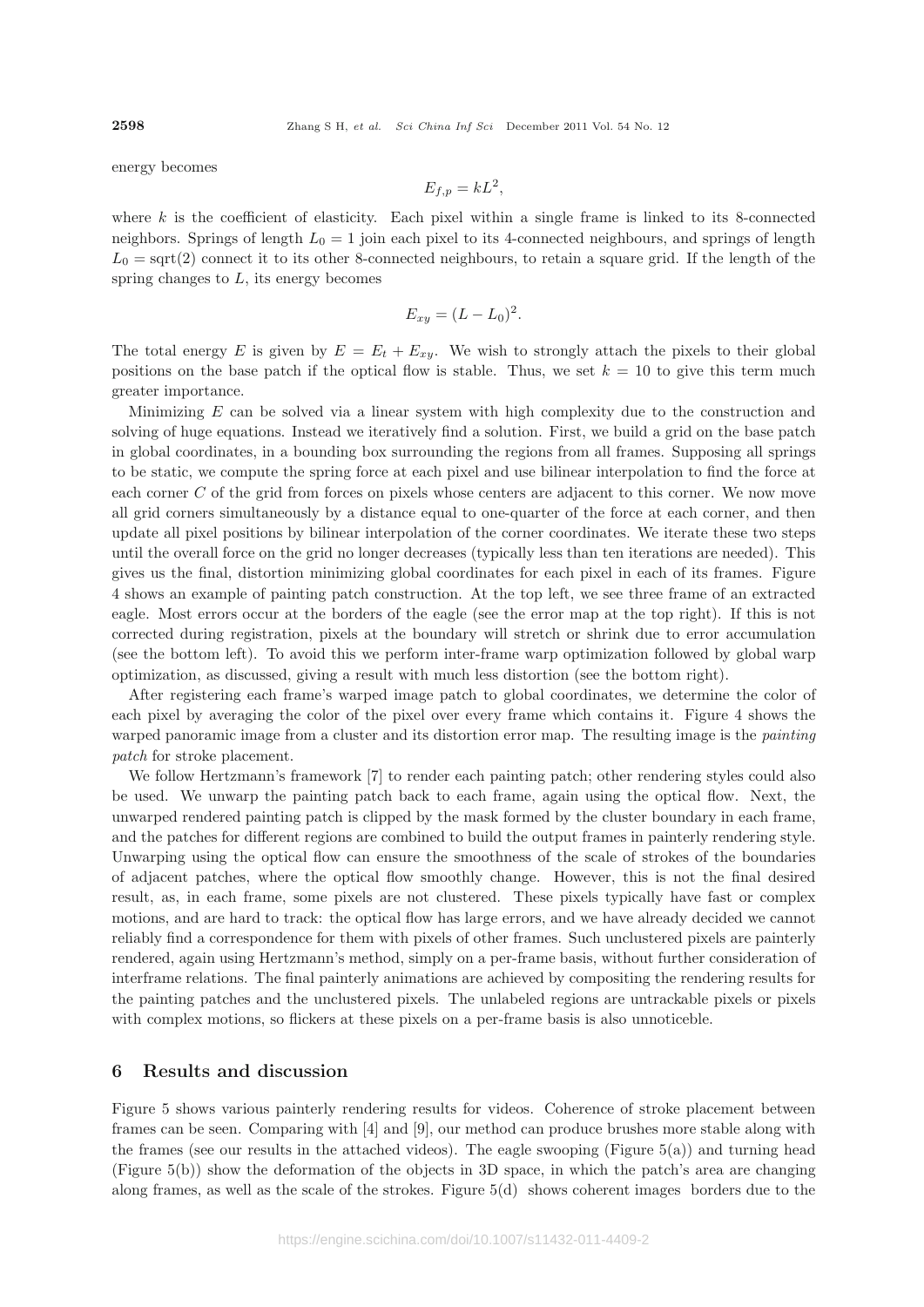

**Figure 5** Painterly rendering output for several videos. (a) Eagle swooping with camera panning; (b) eagle turning head, with the deforming object in the video; (c) the great statue with camera panning; (d) goose singing, showing shows non-contiguous frame correspondence for the tongue of a goose.



Figure 6 Painterly rendering output using another style parameters.

**Table 1** Brush parameters (in pixel units)a)

| Region area     | $r_{\rm max}$ | $\iota_{\min}$ | $\iota$ max |
|-----------------|---------------|----------------|-------------|
| $\leqslant 64$  |               |                | 16          |
| $65 - 512$      |               | ∸              | 32          |
| $\geqslant 513$ |               |                | 128         |

a) *r*max: maximum brush radius, *l*min: minimum stroke length, *l*max: maximum stroke length.

panoramic painting patch construction in the large camera panning. And Figure 5(d) shows noncontiguous frame correspondence for the tongue of a goose.

We have presented a framework for painterly rendering of video, which is independent of rendering style. We now illustrate the results with some sample output which use curved brushes for rendering. The biggest brush radius, minimal stroke length, and maximal stroke length depend on the area of the region (over all its frames) is given Table 1. We use image gradients to guide the brush directions, so we can ensure coherence of stroke direction in neighboring patches. We observe that videos may be divided into more than one hundred clusters, and typically fewer than ten clusters comprise the main body of the video, while the other smaller clusters generally represent complex motions. Thus, regions with complex motions are rendered in more detail, in accordance with perceived importance of scene elements.

As noted, we can also apply any other painting style to the painting patches (and even use different styles or different style parameters for different patches). A further example is shown in Figure 6 which uses circle strokes and bigger color jitters. The result will be a temporally coherent painted video whatever the rendering style.

Our prototype system runs on an Intel Core 2 Duo 2.4 GHz based computer with 4 Gb of memory and an nVidia GTX 8600 video card. It takes about 1 s per frame for video object clustering, and less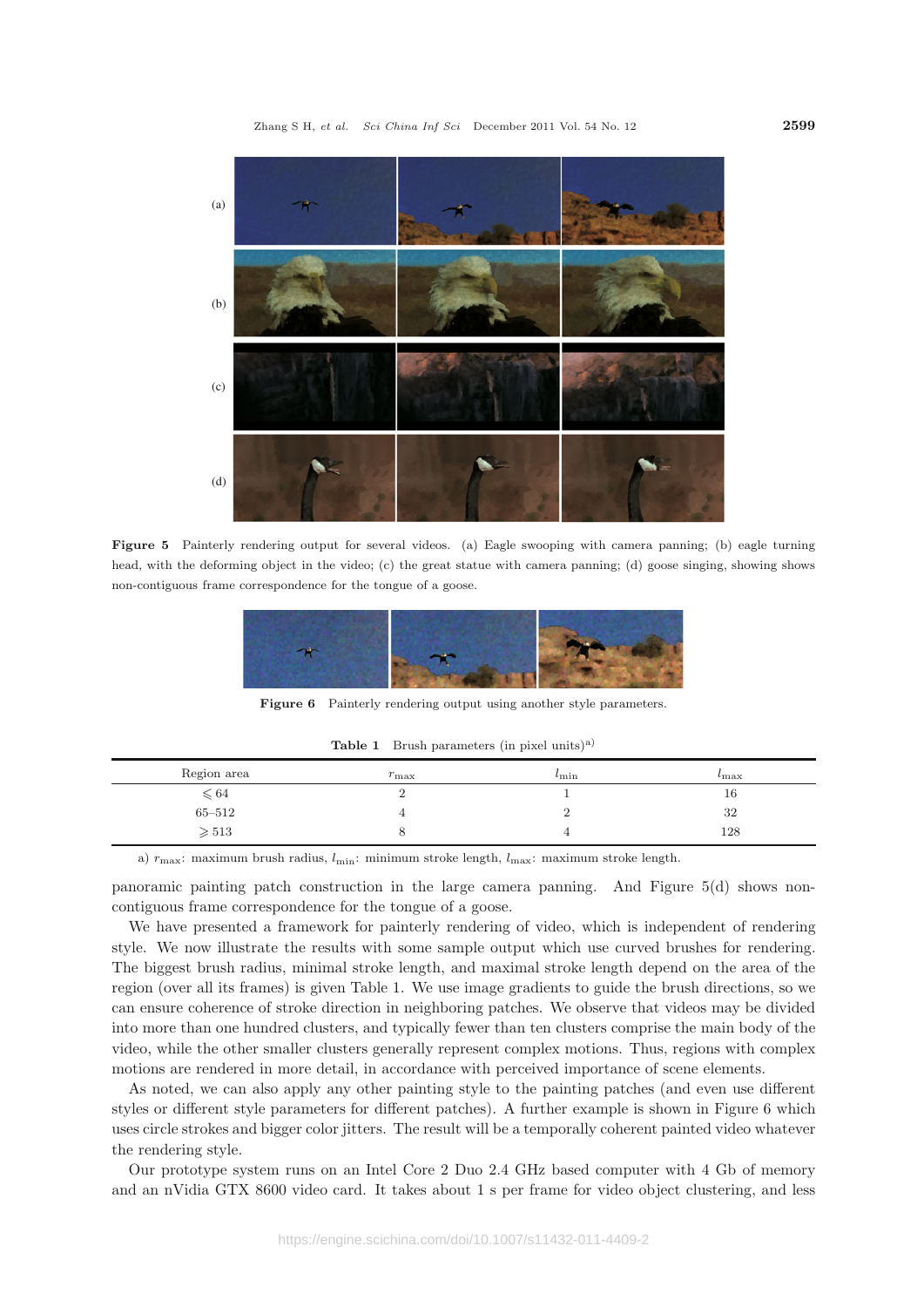than 10 s during the warping and composition step to process video of resolution 640*×* 344 pixels. While it would not be too difficult to optimise our algorithm to make it faster, there is little motivation for doing so: user interaction is needed to check the segmentation of each frame, and insert a new keyframe if necessary. Checking each frame will take at least one second per frame, and while the user is adding a new keyframe, the system can catch up on warping and composition.

One issue that we have noticed is that if the rendered output has a 30 Hz frame result, the results can look too realistic, destroying the painterly effect, even though we achieve coherent results. We have found that 10 frames per second works better for our animations, which on the one hand preserves the underlying motion but on the other still gives the impression of a painting effect.

The main challenge in video rendering is to preserve temporal coherence between frames. Due to occlusion in video, some pixels may disappear, other pixels may appear, and some may do both with a few frames between. This typically causes significant flickering in prior approaches to painterly rendering of video. In our framework, we construct painting patches to handle this problem. However, some pixels remain unclustered after clustering pixels with similar motions, due to complex motions or smoothing of motion vectors near object boundaries. Currently, we simply render these pixels from the source frames on a per-frame basis, without further consideration of any interframe relations. Further work is needed to find better ways of handling these pixels. Scenes with motion blur and flashing can limit motion vector computation, reducing the amount of clustering, adversely affecting results.

#### **7 Conclusions**

This paper has presented a novel basis for re-rendering video in a painterly style. Instead of using motion vectors to place and adjust strokes on a frame by frame basis, as in prior methods, or segmenting the video volume according to color, we construct moving regions which capture coherent motion spanning multiple, possibly discontiguous, frames of the input video. Region clustering considers a window of frames about the current frame; it builds a random walk model which can detect the correspondences over several frames. Painting patches are produced by warping and registering a region's pixels in each frame into a common image. These are rendered in a stroke-based style (or any other style). The final output is achieved by compositing the rendered painting patches after warping and trimming them into each frame. Unlike the per-frame strategy, the proposed method produces stable strokes at frame boundaries exposed by camera panning, and at boundaries where objects are newly exposed. Temporal coherence of rendering is also achieved when objects are momentarily occluded. The results are the outputed videos with much less flicker than those produced by previous methods.

Further work could enhance our system. It would be desirable to produce fewer, larger regions: our approach leads to overly detailed segmentation and rendering where the motion is complex. A higherlevel understanding of salient objects and complex motions would help to further achieve this. We have used a warping method to minimize the distortion error and make the results more painting-like. The construction of a hierarchical stroke placement could be an approach to solve the large scaling problem. And currently the painting patches are rendered independently according to the image gradient. To achieve better results, the correlation of stroke placement of the neighbouring painting patches, including the stroke size and direction, needs further considerations.

#### **Acknowledgements**

This work was supported by the National Basic Research Program of China (Grant No. 2011CB302205), and the National Natural Science Foundation of China (Grant Nos. 60970100, 61033012).

#### **References**

1 Hertzmann A. A survey of stroke-based rendering. IEEE Comput Graph Appl, 2003, 23: 70–81